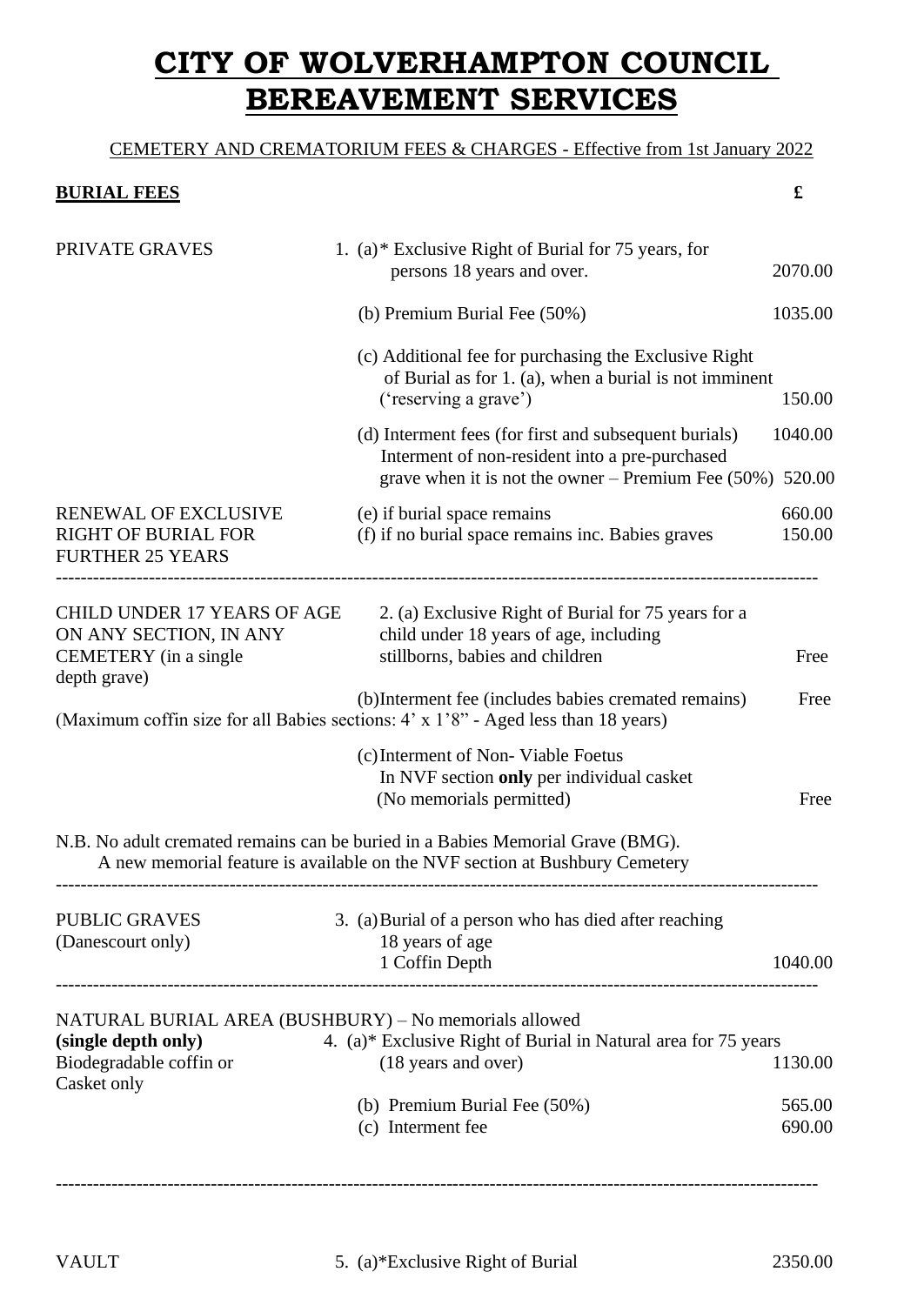|                                                                                                        |                                                                                        | (for Beacon Hill Chambers)                                                                                                                            |         |
|--------------------------------------------------------------------------------------------------------|----------------------------------------------------------------------------------------|-------------------------------------------------------------------------------------------------------------------------------------------------------|---------|
|                                                                                                        |                                                                                        | (b) Premium Burial Fee (50%)                                                                                                                          | 1175.00 |
|                                                                                                        |                                                                                        | (c) Vault reservation fee as per (1c)                                                                                                                 | 150.00  |
|                                                                                                        |                                                                                        | (d) Interment fee for any subsequent                                                                                                                  |         |
|                                                                                                        |                                                                                        | burial in a vault. - Old type Bilston & Merridale                                                                                                     | 325.00  |
|                                                                                                        |                                                                                        | - Beacon Hill Chambers                                                                                                                                | 600.00  |
|                                                                                                        |                                                                                        | (size restrictions on headstones apply)                                                                                                               |         |
| <b>BRICKED GRAVES</b><br>(Double & Single Walled Chamber)<br>(A construction service is not available. |                                                                                        | 6. (a)*Exclusive Right of Burial                                                                                                                      | 1950.00 |
| Funeral Directors should organise a                                                                    |                                                                                        | (b) First interment fee                                                                                                                               |         |
| contractor direct).                                                                                    |                                                                                        | 1 Coffin Depth                                                                                                                                        | 325.00  |
|                                                                                                        |                                                                                        | 2 Coffin Depth                                                                                                                                        | 325.00  |
|                                                                                                        |                                                                                        | (c) Subsequent interments in existing bricked                                                                                                         |         |
|                                                                                                        |                                                                                        | grave                                                                                                                                                 | 325.00  |
| <b>BURIAL OF CREMATED REMAINS</b>                                                                      |                                                                                        |                                                                                                                                                       | £       |
|                                                                                                        |                                                                                        | 7. (a)* Exclusive Right of Burial of cremated remains for 75 years                                                                                    |         |
|                                                                                                        |                                                                                        | for persons 18 years and over.                                                                                                                        | 1170.00 |
| (b) Premium Burial Fee (50%)                                                                           |                                                                                        | 585.00                                                                                                                                                |         |
|                                                                                                        |                                                                                        | (c) Additional fee for purchasing the Exclusive Right of Burial as<br>for 7. (a), when a burial is not imminent (reserving a grave)                   | 80.00   |
|                                                                                                        |                                                                                        | (d) Exclusive Right of Burial of cremated remains for 75 years, for<br>a child under 18 years of age                                                  | Free    |
|                                                                                                        | (e) Interment fee for first and subsequent burials<br>(Not witnessed) (see also 7 (h)) |                                                                                                                                                       |         |
|                                                                                                        |                                                                                        |                                                                                                                                                       | 325.00  |
|                                                                                                        |                                                                                        | (f) Interment fee for burial of cremated remains of a child under<br>18 years of age (no additional fee to witness)                                   | Free    |
|                                                                                                        |                                                                                        | (g) Interment fee for burial of two sets of cremated remains at                                                                                       |         |
|                                                                                                        | the same time,                                                                         |                                                                                                                                                       |         |
|                                                                                                        | In one container                                                                       |                                                                                                                                                       | 325.00  |
|                                                                                                        |                                                                                        | In two separate containers                                                                                                                            | 380.00  |
|                                                                                                        |                                                                                        | (h) Interment fee when burial takes place in full earthen grave at:                                                                                   |         |
|                                                                                                        | $5^{\circ}$                                                                            | Depth to allow for one further full burial                                                                                                            | 1040.00 |
|                                                                                                        | $6.6$ "                                                                                | Depth to allow for two further full burials                                                                                                           | 1040.00 |
|                                                                                                        | NB.                                                                                    | Not applicable at Bushbury extension as the CRs are buried in the<br>grave channel (see (e) above). CRs to be placed before a memorial is<br>erected. |         |
|                                                                                                        | (i) Witness Fee                                                                        |                                                                                                                                                       | 35.00   |
|                                                                                                        |                                                                                        | (j) Remains from away to be placed in WG or GOR only                                                                                                  | 80.00   |
|                                                                                                        |                                                                                        | (k) Placing cremated remains loosely in graves<br>(no further interments will be allowed)                                                             | 80.00   |
| <b>RENEWAL OF EXCLUSIVE</b>                                                                            |                                                                                        |                                                                                                                                                       |         |
| <b>RIGHT OF BURIAL OF</b>                                                                              |                                                                                        | (1) if burial space remains                                                                                                                           | 385.00  |
| <b>CREMATED REMAINS</b>                                                                                |                                                                                        | (m) if no burial space remains                                                                                                                        | 150.00  |
| <b>FOR FURTHER 25 YEARS</b>                                                                            |                                                                                        |                                                                                                                                                       |         |
|                                                                                                        |                                                                                        | <b>CHARGES MARKED WITH * MAY BE SUBJECT TO A "NON- RESIDENT FEE". PLEASE</b>                                                                          |         |

**REFER TO YOUR "PREMIUM BURIAL FEE POLICY DOCUMENT" FOR CLARIFICATION**